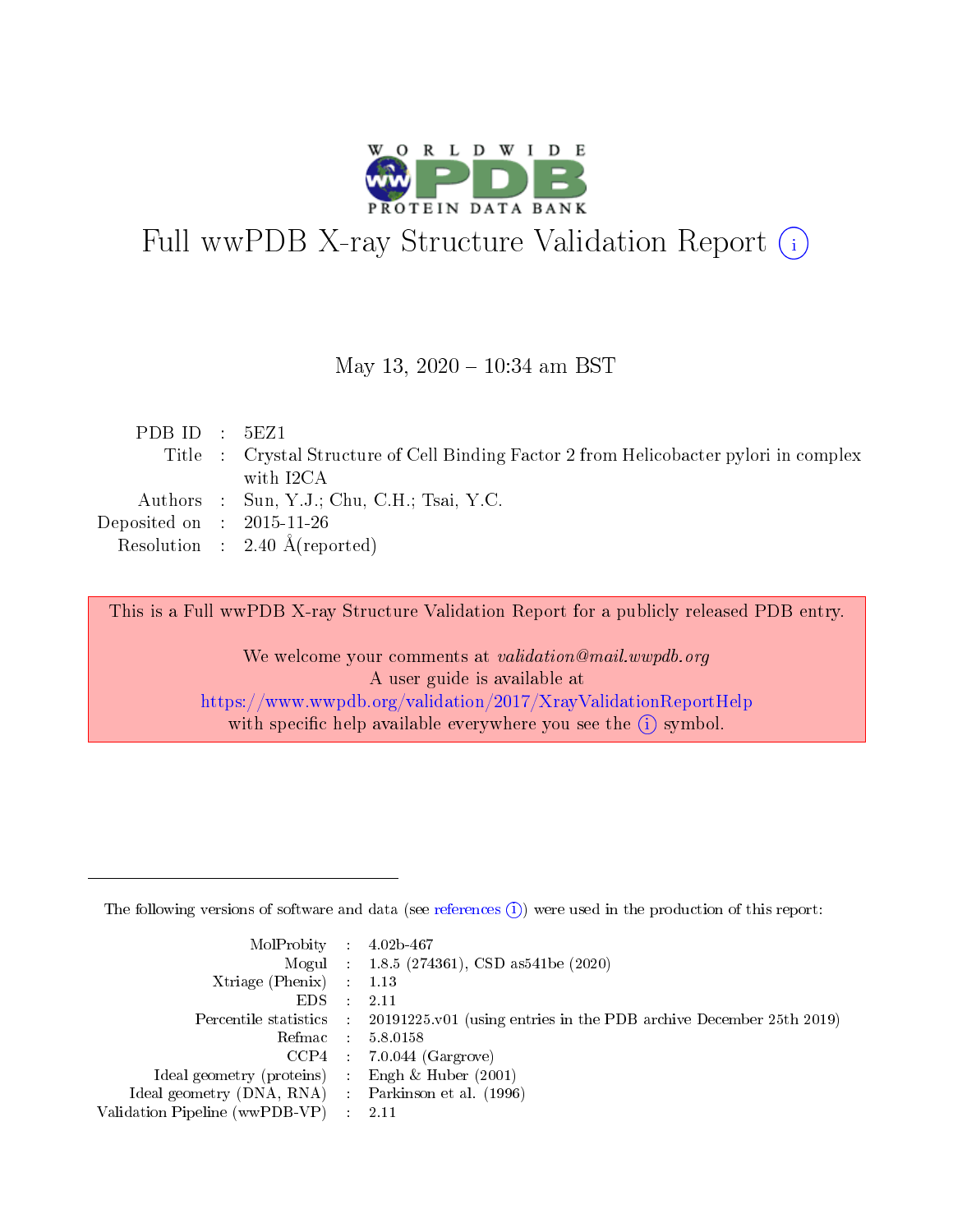## 1 [O](https://www.wwpdb.org/validation/2017/XrayValidationReportHelp#overall_quality)verall quality at a glance (i)

The following experimental techniques were used to determine the structure: X-RAY DIFFRACTION

The reported resolution of this entry is 2.40 Å.

Percentile scores (ranging between 0-100) for global validation metrics of the entry are shown in the following graphic. The table shows the number of entries on which the scores are based.



| Metric                | Whole archive<br>$(\#\text{Entries})$ | Similar resolution<br>$(\#\text{Entries},\,\text{resolution}\,\,\text{range}(\textup{\AA}))$ |
|-----------------------|---------------------------------------|----------------------------------------------------------------------------------------------|
| $R_{free}$            | 130704                                | $3907(2.40-2.40)$                                                                            |
| Clashscore            | 141614                                | $4398(2.40-2.40)$                                                                            |
| Ramachandran outliers | 138981                                | $4318 (2.40 - 2.40)$                                                                         |
| Sidechain outliers    | 138945                                | $4319(2.40-2.40)$                                                                            |
| RSRZ outliers         | 127900                                | $3811 (2.40 - 2.40)$                                                                         |

The table below summarises the geometric issues observed across the polymeric chains and their fit to the electron density. The red, orange, yellow and green segments on the lower bar indicate the fraction of residues that contain outliers for  $>=3, 2, 1$  and 0 types of geometric quality criteria respectively. A grey segment represents the fraction of residues that are not modelled. The numeric value for each fraction is indicated below the corresponding segment, with a dot representing fractions <=5% The upper red bar (where present) indicates the fraction of residues that have poor fit to the electron density. The numeric value is given above the bar.

| Mol | ${\rm Chain \mid Length}$ | Quality of chain |     |  |     |  |  |  |
|-----|---------------------------|------------------|-----|--|-----|--|--|--|
|     | חהמ                       | 2%<br>65%        | 17% |  | 17% |  |  |  |
|     | 277                       | 9%<br>62%        | 21% |  | 16% |  |  |  |

The following table lists non-polymeric compounds, carbohydrate monomers and non-standard residues in protein, DNA, RNA chains that are outliers for geometric or electron-density-fit criteria:

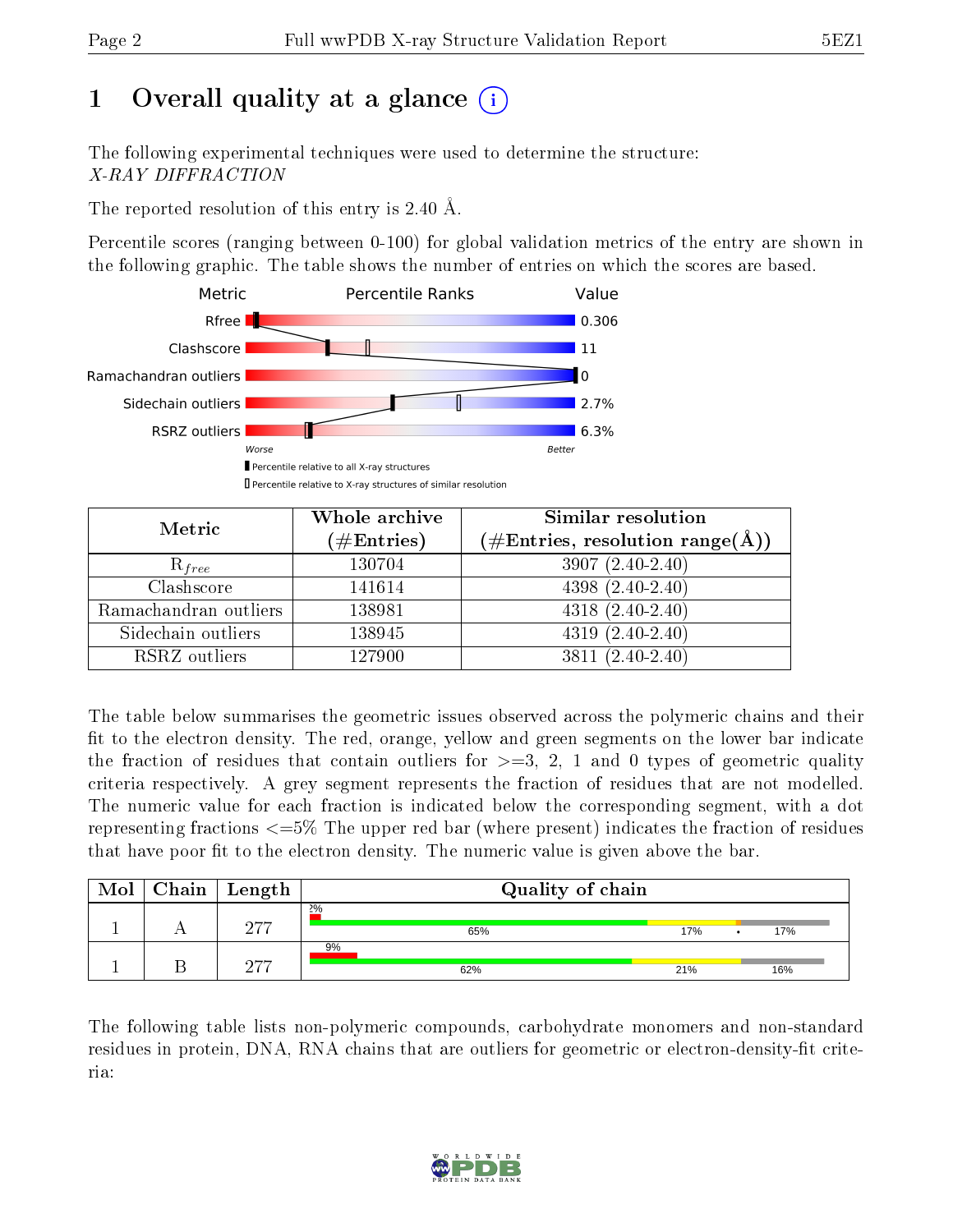|  |     |  | Mol   Type   Chain   Res   Chirality   Geometry   Clashes   Electron density |
|--|-----|--|------------------------------------------------------------------------------|
|  | 401 |  |                                                                              |
|  | 401 |  |                                                                              |

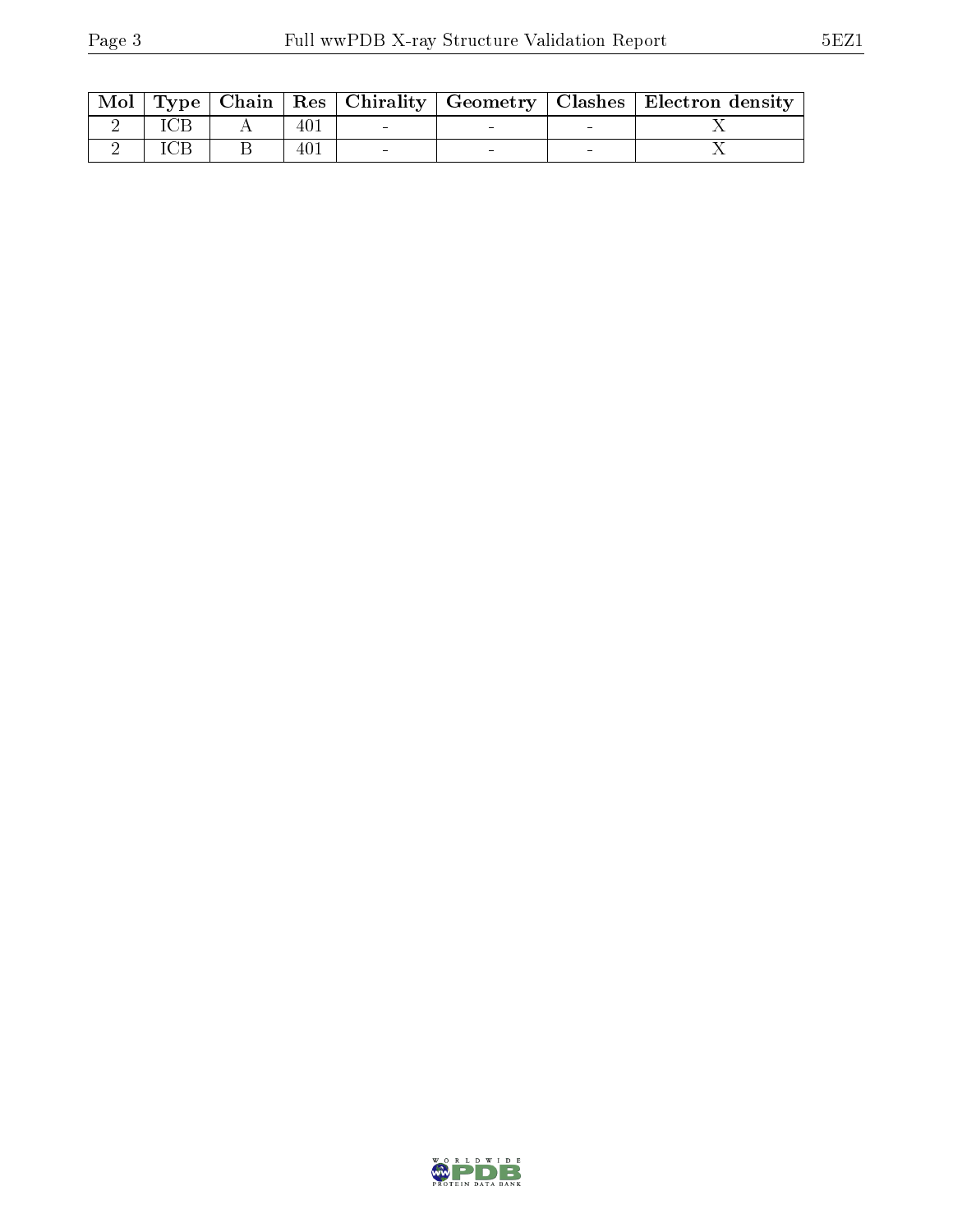## 2 Entry composition  $\left( \cdot \right)$

There are 3 unique types of molecules in this entry. The entry contains 3935 atoms, of which 0 are hydrogens and 0 are deuteriums.

In the tables below, the ZeroOcc column contains the number of atoms modelled with zero occupancy, the AltConf column contains the number of residues with at least one atom in alternate conformation and the Trace column contains the number of residues modelled with at most 2 atoms.

• Molecule 1 is a protein called Putative peptidyl-prolyl cis-trans isomerase HP 0175.

| Mol |  | $\mid$ Chain $\mid$ Residues | Atoms            |              |              |  |  |  | $\rm ZeroOcc$   AltConf   Trace |  |
|-----|--|------------------------------|------------------|--------------|--------------|--|--|--|---------------------------------|--|
|     |  | 231                          | $\mathrm{Total}$ | $C =$        | $\mathbb{N}$ |  |  |  |                                 |  |
|     |  |                              | 1876             | 1190 320 359 |              |  |  |  |                                 |  |
|     |  | 232                          |                  | Total C      | N.           |  |  |  |                                 |  |
|     |  |                              | 1884             | 1196 321 360 |              |  |  |  |                                 |  |

| ${\bf Chain}$    | Residue | Modelled   | Actual | Comment        | Reference         |
|------------------|---------|------------|--------|----------------|-------------------|
| A                | 31      | <b>MET</b> |        | expression tag | <b>UNP P56112</b> |
| $\bf{A}$         | 32      | <b>GLY</b> |        | expression tag | <b>UNP P56112</b> |
| $\boldsymbol{A}$ | 300     | <b>LEU</b> |        | expression tag | <b>UNP P56112</b> |
| $\bf{A}$         | 301     | <b>GLU</b> |        | expression tag | <b>UNP P56112</b> |
| $\boldsymbol{A}$ | 302     | <b>HIS</b> |        | expression tag | <b>UNP P56112</b> |
| $\boldsymbol{A}$ | 303     | HIS        |        | expression tag | <b>UNP P56112</b> |
| $\bf{A}$         | 304     | <b>HIS</b> |        | expression tag | <b>UNP P56112</b> |
| $\boldsymbol{A}$ | 305     | <b>HIS</b> |        | expression tag | <b>UNP P56112</b> |
| $\bf{A}$         | 306     | <b>HIS</b> |        | expression tag | <b>UNP P56112</b> |
| $\boldsymbol{A}$ | 307     | <b>HIS</b> |        | expression tag | <b>UNP P56112</b> |
| $\boldsymbol{B}$ | 31      | MET        |        | expression tag | <b>UNP P56112</b> |
| $\boldsymbol{B}$ | 32      | <b>GLY</b> |        | expression tag | <b>UNP P56112</b> |
| B                | 300     | <b>LEU</b> |        | expression tag | <b>UNP P56112</b> |
| B                | 301     | <b>GLU</b> |        | expression tag | <b>UNP P56112</b> |
| B                | 302     | HIS        |        | expression tag | <b>UNP P56112</b> |
| B                | 303     | HIS        |        | expression tag | UNP P56112        |
| B                | 304     | HIS        |        | expression tag | <b>UNP P56112</b> |
| B                | 305     | HIS        |        | expression tag | <b>UNP P56112</b> |
| $\, {\bf B}$     | 306     | <b>HIS</b> |        | expression tag | <b>UNP P56112</b> |
| B                | 307     | HIS        |        | expression tag | <b>UNP P56112</b> |

There are 20 discrepancies between the modelled and reference sequences:

• Molecule 2 is 1H-indole-2-carboxylic acid (three-letter code: ICB) (formula:  $C_9H_7NO_2$ ).

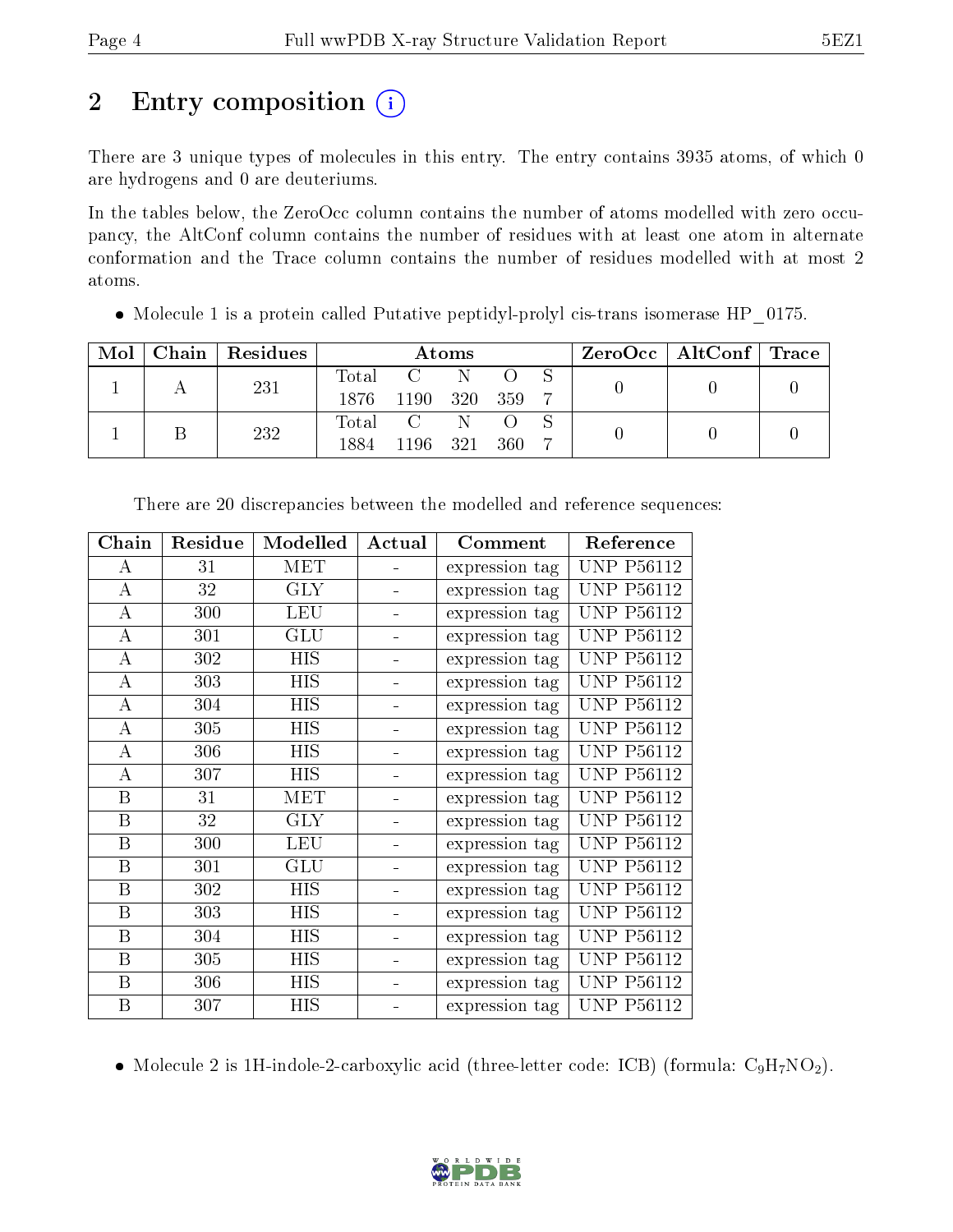

|  | Mol   Chain   Residues | Atoms                                    |  |             |  | $ZeroOcc \   \$ AltConf |
|--|------------------------|------------------------------------------|--|-------------|--|-------------------------|
|  |                        | Total $C \tN \tO$<br>$12 \t 9 \t 1 \t 2$ |  |             |  |                         |
|  |                        | Total C N O                              |  | $9 \quad 1$ |  |                         |

• Molecule 3 is water.

|  | Mol   Chain   Residues | Atoms                | $ZeroOcc$   AltConf |
|--|------------------------|----------------------|---------------------|
|  | 78                     | Total O<br>78<br>-78 |                     |
|  | 73                     | Total<br>73<br>-73   |                     |

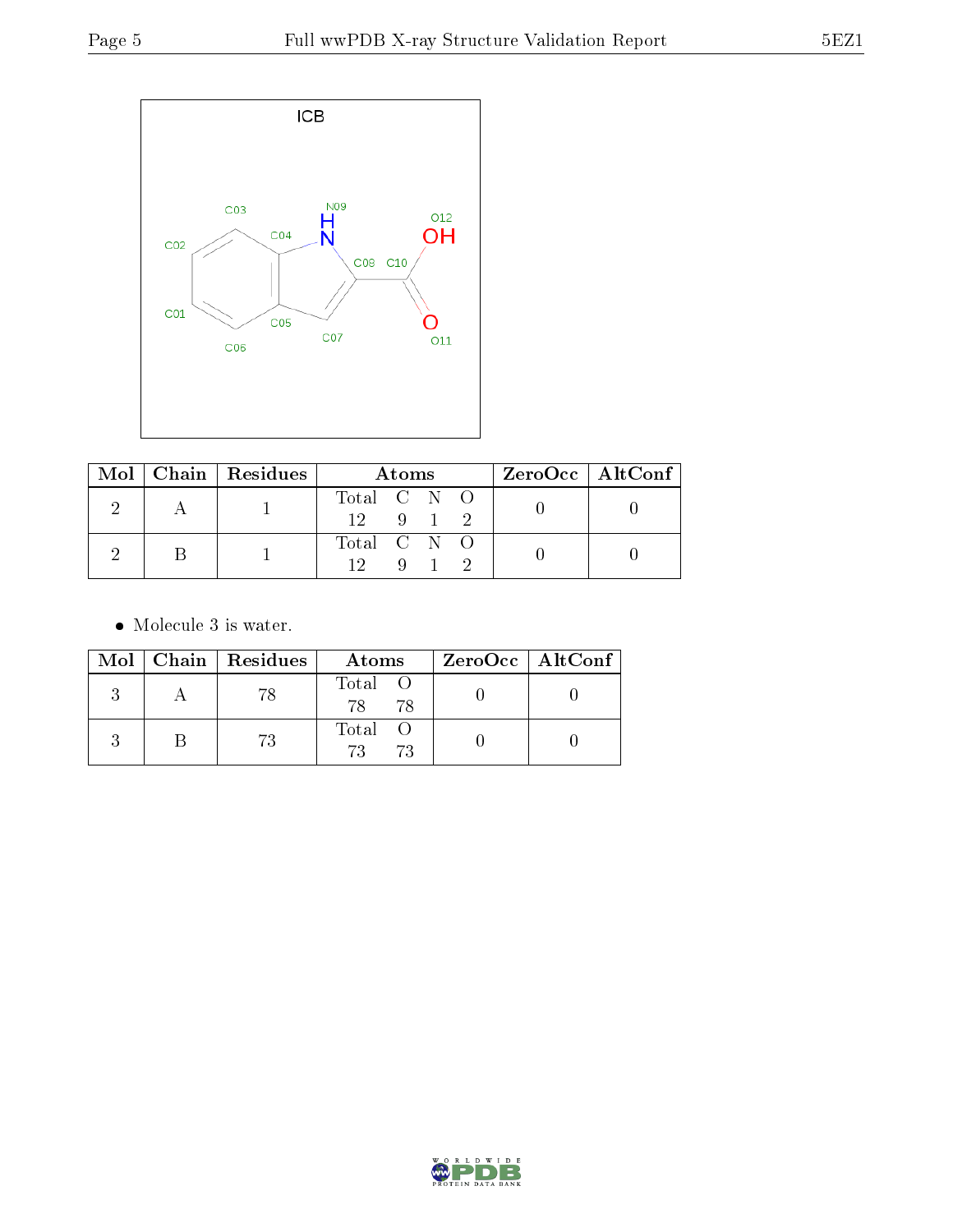M109 M110

R281

### 3 Residue-property plots  $(i)$

These plots are drawn for all protein, RNA and DNA chains in the entry. The first graphic for a chain summarises the proportions of the various outlier classes displayed in the second graphic. The second graphic shows the sequence view annotated by issues in geometry and electron density. Residues are color-coded according to the number of geometric quality criteria for which they contain at least one outlier: green  $= 0$ , yellow  $= 1$ , orange  $= 2$  and red  $= 3$  or more. A red dot above a residue indicates a poor fit to the electron density (RSRZ  $> 2$ ). Stretches of 2 or more consecutive residues without any outlier are shown as a green connector. Residues present in the sample, but not in the model, are shown in grey.

- Chain A: 65% 17% 17% F58 • E75 • K76 • K78 •  $\frac{1}{2}$  $\frac{100}{11}$ D101 F106 MET GLY ASN THR LYS LYS THR THR ASP SER SER ALA GLY VAL LEU ALA THR VAL ASP GLY ARG PRO  $\Xi^ \frac{154}{2}$  $\frac{8}{2}$  $\frac{82}{2}$ GLN ARG ASN PRO ASN PHE ASP PHE ASP LYS LEU LYS  $\mathbb{E}$ N93  $\frac{8}{8}$  $\frac{8}{2}$ L118 E129 I135 V153 H161 I162 L163 K185 E186 I190 A193 G208  $215$ M219  $\frac{220}{2}$ P221 S224 K225 D234 Y235 K241 T242 E243 F244 G245 Y246 H247 I248 I249 Y250 D255 T259 Y260 T261  $264$ A265 K266 P267  $274$ R285 K294 I295 V296 H ŠIB BLU U U U U U U U U U U U U U • Molecule 1: Putative peptidyl-prolyl cis-trans isomerase HP\_0175  $Q0/$ Chain B: 62% 21% 16%
- Molecule 1: Putative peptidyl-prolyl cis-trans isomerase HP 0175



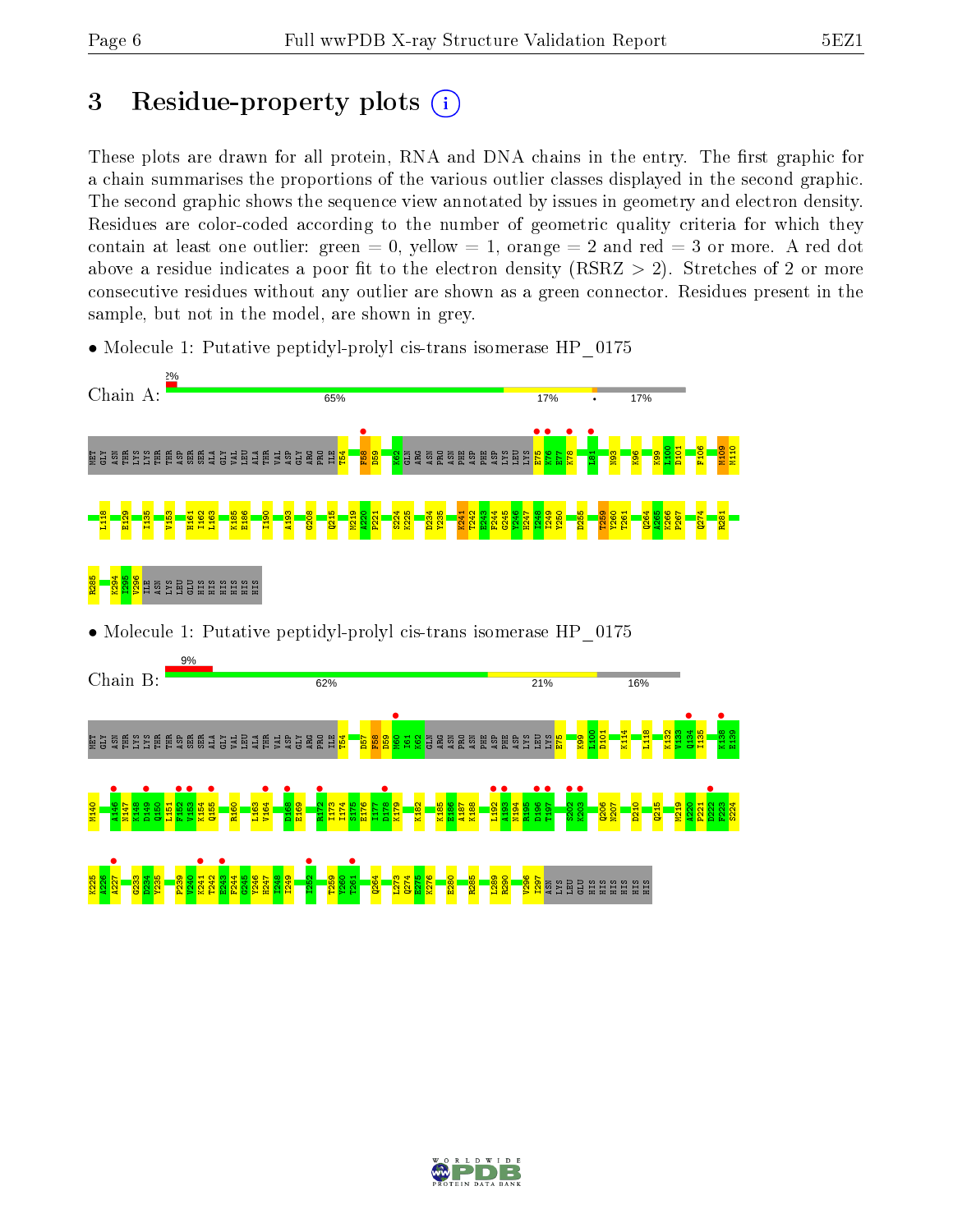## 4 Data and refinement statistics  $(i)$

| Property                                                   | <b>Value</b>                                                 | Source     |
|------------------------------------------------------------|--------------------------------------------------------------|------------|
| Space group                                                | P 31 2 1                                                     | Depositor  |
| Cell constants                                             | $62.00\text{\AA}$<br>$366.43\text{\AA}$<br>$62.00\text{\AA}$ |            |
| a, b, c, $\alpha$ , $\beta$ , $\gamma$                     | $90.00^\circ$<br>$120.00^\circ$<br>$90.00^\circ$             | Depositor  |
| Resolution $(A)$                                           | 26.67<br>2.40<br>$\frac{1}{2}$                               | Depositor  |
|                                                            | 29.36<br>$-2.40$                                             | <b>EDS</b> |
| % Data completeness                                        | 89.6 (26.67-2.40)                                            | Depositor  |
| (in resolution range)                                      | $91.7(29.36-2.40)$                                           | <b>EDS</b> |
| $R_{merge}$                                                | (Not available)                                              | Depositor  |
| $\mathrm{R}_{sym}$                                         | (Not available)                                              | Depositor  |
| $\langle I/\sigma(I) \rangle^{-1}$                         | $\overline{2.52}$ (at 2.39Å)                                 | Xtriage    |
| Refinement program                                         | PHENIX 1.8.1 1168                                            | Depositor  |
|                                                            | $0.244$ , $0.299$                                            | Depositor  |
| $R, R_{free}$                                              | 0.251<br>0.306<br>$\mathbf{A}$                               | DCC        |
| $R_{free}$ test set                                        | 1570 reflections $(5.13\%)$                                  | wwPDB-VP   |
| Wilson B-factor $(A^2)$                                    | 35.0                                                         | Xtriage    |
| Anisotropy                                                 | 0.016                                                        | Xtriage    |
| Bulk solvent $k_{sol}$ (e/Å <sup>3</sup> ), $B_{sol}(A^2)$ | $0.32$ , 59.1                                                | <b>EDS</b> |
| $\overline{L}$ -test for twinning <sup>2</sup>             | $< L >$ = 0.48, $< L2$ = 0.30                                | Xtriage    |
| Estimated twinning fraction                                | $0.046$ for $-h,-k,l$                                        | Xtriage    |
| $F_o, F_c$ correlation                                     | 0.89                                                         | <b>EDS</b> |
| Total number of atoms                                      | 3935                                                         | wwPDB-VP   |
| Average B, all atoms $(A^2)$                               | 61.0                                                         | wwPDB-VP   |

Xtriage's analysis on translational NCS is as follows: The largest off-origin peak in the Patterson function is  $4.85\%$  of the height of the origin peak. No significant pseudotranslation is detected.

<sup>&</sup>lt;sup>2</sup>Theoretical values of  $\langle |L| \rangle$ ,  $\langle L^2 \rangle$  for acentric reflections are 0.5, 0.333 respectively for untwinned datasets, and 0.375, 0.2 for perfectly twinned datasets.



<span id="page-6-1"></span><span id="page-6-0"></span><sup>1</sup> Intensities estimated from amplitudes.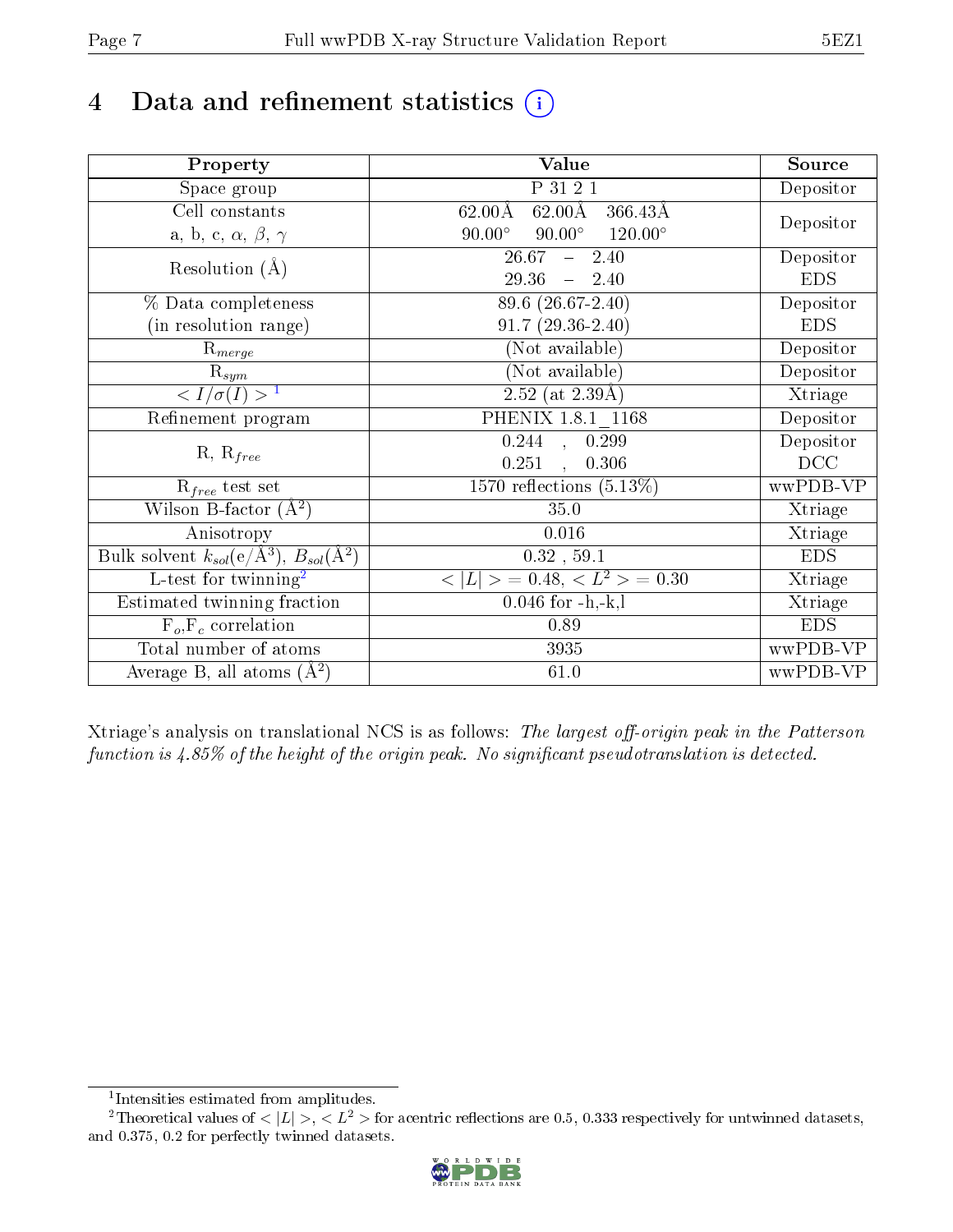### 5 Model quality  $(i)$

### 5.1 Standard geometry (i)

Bond lengths and bond angles in the following residue types are not validated in this section: ICB

The Z score for a bond length (or angle) is the number of standard deviations the observed value is removed from the expected value. A bond length (or angle) with  $|Z| > 5$  is considered an outlier worth inspection. RMSZ is the root-mean-square of all Z scores of the bond lengths (or angles).

| Mol | Chain |      | Bond lengths | Bond angles |                 |  |
|-----|-------|------|--------------|-------------|-----------------|--|
|     |       | RMSZ | $\# Z  > 5$  | RMSZ        | $\# Z  > 5$     |  |
|     |       | 0.52 | 0/1906       | 0.63        | 0/2551          |  |
|     | R     | 0.44 | 0/1914       | 0.62        | $\sqrt{0/2562}$ |  |
| ΔH  | Аll   | 0.48 | 0/3820       | 0.63        | 0/5113          |  |

There are no bond length outliers.

There are no bond angle outliers.

There are no chirality outliers.

There are no planarity outliers.

#### $5.2$  Too-close contacts  $(i)$

In the following table, the Non-H and H(model) columns list the number of non-hydrogen atoms and hydrogen atoms in the chain respectively. The H(added) column lists the number of hydrogen atoms added and optimized by MolProbity. The Clashes column lists the number of clashes within the asymmetric unit, whereas Symm-Clashes lists symmetry related clashes.

|   |     |      | Mol   Chain   Non-H   H(model)   H(added) |      |    | $Clashes$   Symm-Clashes |
|---|-----|------|-------------------------------------------|------|----|--------------------------|
|   |     | 1876 |                                           | 1909 | 40 |                          |
|   | B   | 1884 |                                           | 1920 | 49 |                          |
| ച |     | 12   |                                           |      |    |                          |
|   | R   | 12   |                                           |      |    |                          |
| ົ |     | 78   |                                           |      |    |                          |
| ົ | B   | 73   |                                           |      | 16 |                          |
|   | Αll | 3935 |                                           | 3829 | 82 |                          |

The all-atom clashscore is defined as the number of clashes found per 1000 atoms (including hydrogen atoms). The all-atom clashscore for this structure is 11.

All (82) close contacts within the same asymmetric unit are listed below, sorted by their clash

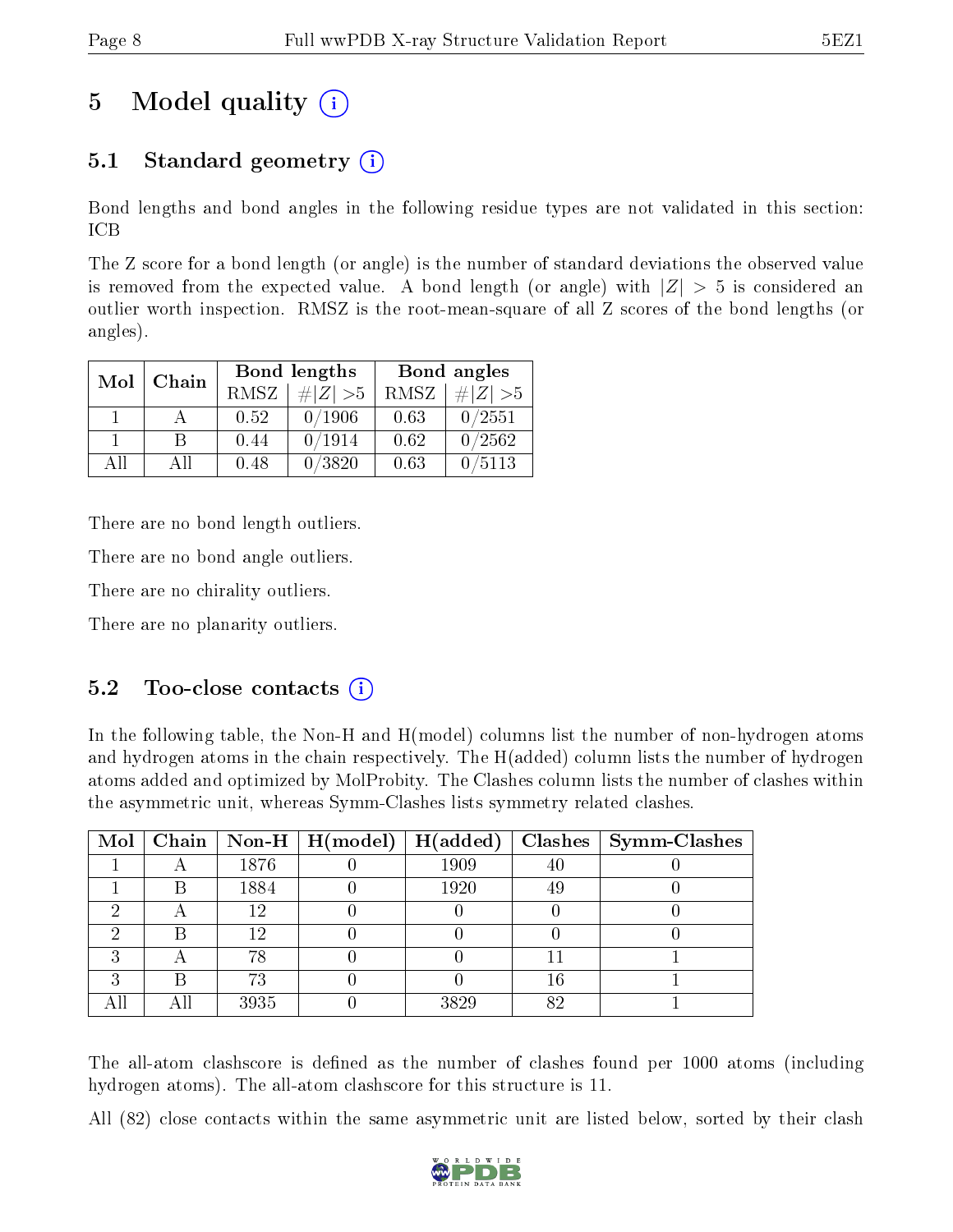magnitude.

| Atom-1               | Atom-2                       | Interatomic       | Clash         |
|----------------------|------------------------------|-------------------|---------------|
|                      |                              | distance $(A)$    | overlap $(A)$ |
| 1:B:206:GLN:NE2      | 3:B:504:HOH:O                | 2.04              | 0.91          |
| 1:A:244:PHE:O        | 3:A:501:HOH:O                | 1.92              | 0.87          |
| 1:B:182:LYS:HA       | 1:B:185:LYS:HD3              | 1.60              | 0.84          |
| 1:B:290:ARG:NH1      | 3:B:502:HOH:O                | 1.99              | 0.83          |
| 1:B:173:ILE:HG23     | 1:B:192:LEU:HD23             | 1.62              | 0.80          |
| 1: A:260:TYR:HA      | 3: A:507:HOH:O               | 1.82              | 0.79          |
| 1:B:54:THR:N         | 3:B:506:HOH:O                | 2.16              | 0.78          |
| 1:B:164:VAL:HG11     | 1:B:169:GLU:HB2              | 1.65              | 0.77          |
| 1:B:135:ILE:HD11     | 1: B: 274: GLN: HG3          | 1.67              | 0.76          |
| 1:B:210:ASP:OD2      | 3:B:505:HOH:O                | 2.05              | 0.74          |
| 1:B:147:ASN:HB3      | 1:B:151:LEU:HD13             | 1.70              | 0.73          |
| 1: A:296: VAL:O      | 3:A:503:HOH:O                | 2.09              | 0.69          |
| 1:B:154:LYS:NZ       | 1:B:215:GLN:OE1              | 2.22              | 0.68          |
| 1:A:221:PRO:O        | 1: A:225: LYS: HG2           | 1.94              | 0.68          |
| 1:A:234:ASP:OD1      | 3:A:504:HOH:O                | 2.13              | 0.67          |
| 1:B:227:ALA:HB2      | 1:B:249:ILE:HD13             | 1.77              | 0.67          |
| 1:A:215:GLN:NE2      | 3: A:502: HOH:O              | 1.95              | 0.65          |
| 1:A:242:THR:HG23     | 1: A:244:PHE: H              | 1.59              | 0.65          |
| 1:B:155:GLN:NE2      | 3:B:514:HOH:O                | 2.30              | 0.64          |
| 1:A:186:GLU:OE1      | 3:A:505:HOH:O                | 2.15              | 0.64          |
| 1:B:221:PRO:O        | 1: B: 225: LYS: HG2          | 1.97              | 0.63          |
| 1: A: 185: LYS: HE2  | 3:A:506:HOH:O                | 1.98              | 0.62          |
| 1: B: 182: LYS: NZ   | $1:B:233:\overline{GLY:O}$   | 2.33              | 0.62          |
| 1:B:206:GLN:OE1      | 3:B:507:HOH:O                | 2.17              | 0.59          |
| 1: A:54:THR:HG21     | 1:B:297:ILE:HG23             | 1.84              | 0.59          |
| 1:A:129:GLU:OE1      | 1:A:281:ARG:NH2              | 2.36              | 0.58          |
| 1:B:206:GLN:HB2      | $3: B:519: \overline{HOH:O}$ | 2.03              | 0.58          |
| 1: A: 135: ILE: HD11 | 1: A:274: GLN: HG3           | 1.85              | 0.58          |
| 1: A:242:THR:HG23    | 1:A:244:PHE:N                | 2.20              | 0.57          |
| 1:B:75:GLU:N         | 3:B:518:HOH:O                | 2.38              | 0.56          |
| 1:B:242:THR:HG21     | 1:B:247:HIS:CE1              | 2.42              | 0.55          |
| 1: A:118: LEU: HD21  | 1:B:101:ASP:HB3              | 1.89              | 0.55          |
| 1:A:242:THR:HG21     | 1:A:247:HIS:CE1              | 2.42              | 0.54          |
| 1:B:99:LYS:HD3       | 3:B:525:HOH:O                | 2.07              | 0.54          |
| 1: A:54:THR:HB       | 1:B:296:VAL:O                | $2.\overline{08}$ | 0.53          |
| 1:B:154:LYS:HG2      | 3:B:537:HOH:O                | 2.08              | 0.53          |
| 1:B:154:LYS:HA       | 3:B:537:HOH:O                | 2.08              | 0.53          |
| 1: B: 185: LYS: HE3  | 1: B: 235: TYR: CE1          | 2.45              | 0.52          |
| 1:B:187:ALA:O        | 3:B:508:HOH:O                | 2.19              | 0.52          |
| 1: B: 176: GLU: OE2  | 1: B: 179: LYS: NZ           | 2.39              | 0.51          |
| 1: A:96: LYS: HE3    | 1:B:118:LEU:HD11             | 1.93              | 0.51          |

Continued on next page...

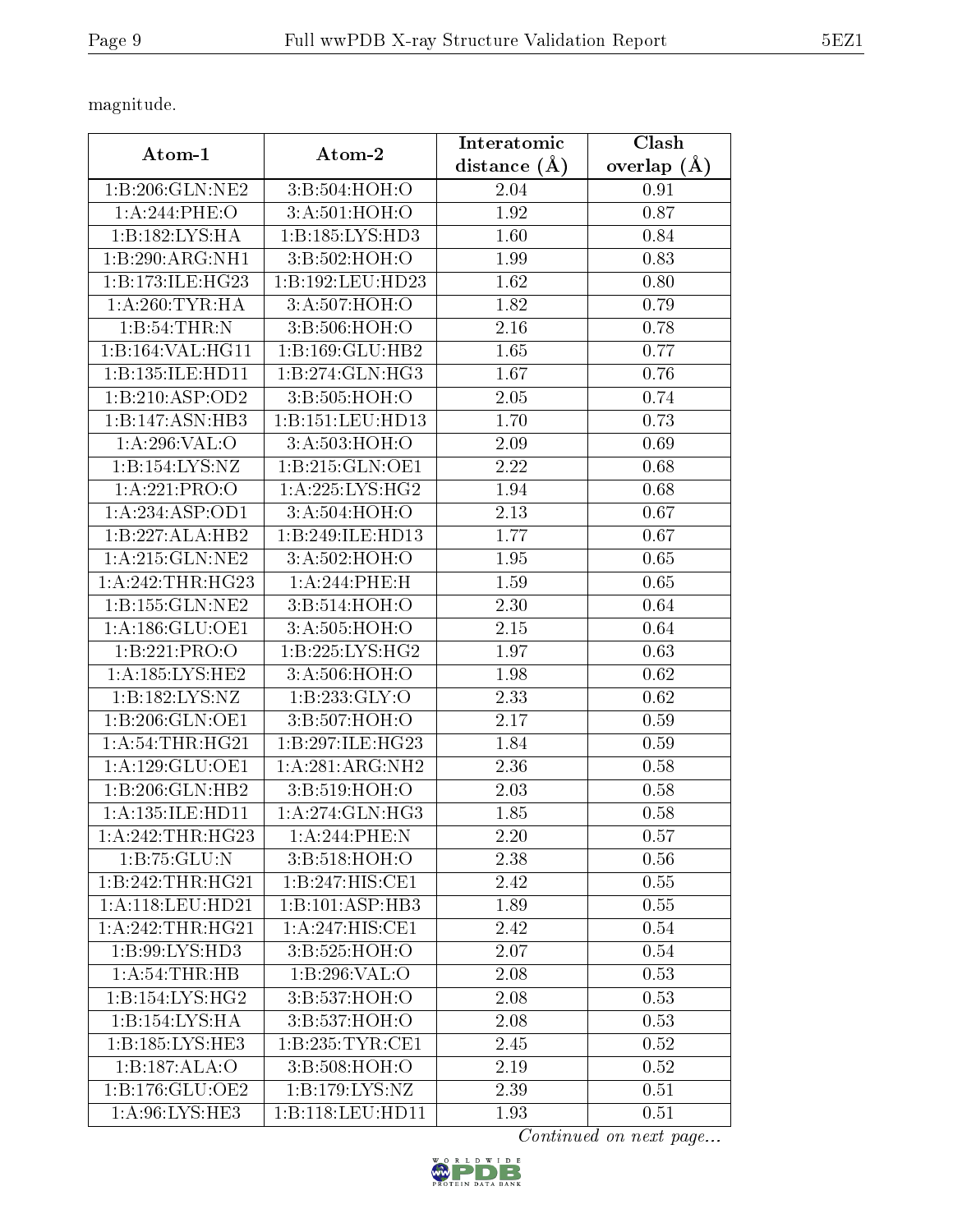| Continuati pont previous page |                                | Interatomic       | Clash           |
|-------------------------------|--------------------------------|-------------------|-----------------|
| Atom-1                        | Atom-2                         | distance $(A)$    | overlap $(\AA)$ |
| 1: A:259:THR:O                | 3:A:507:HOH:O                  | 2.19              | 0.50            |
| 1:B:242:THR:HG23              | 1:B:244:PHE:H                  | 1.77              | 0.50            |
| 1: A:58: PHE: HE1             | 1: A:93: ASN: CG               | $2.14\,$          | 0.50            |
| 1:B:176:GLU:HB3               | 1:B:192:LEU:HD21               | 1.92              | 0.50            |
| 1: A:250:TYR:OH               | 3:A:506:HOH:O                  | 2.17              | 0.49            |
| 1:B:187:ALA:N                 | 3:B:517:HOH:O                  | 2.37              | 0.49            |
| 1:A:294:LYS:O                 | 1:B:57:ASP:N                   | 2.44              | 0.49            |
| 1:B:194:ASN:HB2               | 3:B:509:HOH:O                  | 2.13              | 0.48            |
| 1:B:163:LEU:HD13              | 1:B:247:HIS:NE2                | 2.28              | 0.48            |
| 1:A:255:ASP:OD1               | 3:A:508:HOH:O                  | 2.20              | 0.48            |
| 1:B:140:MET:HG2               | 1:B:273:LEU:HD12               | 1.96              | 0.48            |
| 1: A:109: MET:HG3             | 1: A:110:MET:N                 | 2.29              | 0.47            |
| 1:B:206:GLN:HB3               | 3:B:507:HOH:O                  | 2.15              | 0.47            |
| 1: A:110:MET:HE3              | 1:B:114:LYS:HA                 | 1.96              | 0.47            |
| 1:A:163:LEU:HD13              | 1:A:247:HIS:NE2                | 2.30              | 0.47            |
| 1:A:75:GLU:OE1                | 1: A: 75: GLU: N               | 2.47              | 0.47            |
| 1:B:160:ARG:NH2               | 1:B:207:ASN:O                  | 2.48              | 0.46            |
| 1: A:266: LYS:HB3             | 1:A:267:PRO:HD3                | 1.97              | 0.46            |
| 1:B:164:VAL:CG1               | 1:B:169:GLU:HB2                | 2.41              | 0.46            |
| 1:B:174:ILE:HD12              | 1:B:239:PRO:HD3                | 1.97              | 0.46            |
| 1:B:185:LYS:HE3               | 1:B:235:TYR:HE1                | 1.81              | 0.46            |
| $1:A:161:\overline{HIS:HD2}$  | $1:A:247:\overline{HIS:CD2}$   | 2.33              | 0.46            |
| 1: A:261:THR:OG1              | 1: A:264: GLN: HG3             | 2.15              | 0.45            |
| 1: A: 75: GLU: N              | 1: A:78: LYS: HE3              | $\overline{2}.31$ | 0.45            |
| 1: A:99: LYS: NZ              | 3:A:522:HOH:O                  | 2.48              | 0.45            |
| 1: A: 101: ASP: HA            | $1: A:106:$ PHE:CG             | 2.52              | 0.44            |
| 1:A:190:ILE:HG23              | 1: A:208: GLY:HA3              | 1.99              | 0.44            |
| 1:B:241:LYS:HG2               | 1:B:246:TYR:CE2                | 2.52              | 0.43            |
| 1:A:296:VAL:CC                | 1:B:54:THR:HB                  | 2.39              | 0.42            |
| 1:B:188:LYS:O                 | 1:B:192:LEU:HD13               | 2.20              | 0.42            |
| 1:B:219:MET:HB2               | 1:B:224:SER:OG                 | 2.20              | 0.42            |
| 1:B:57:ASP:HB3                | 1:B:58:PHE:H                   | 1.67              | 0.42            |
| 1: A:219:MET:HB2              | 1:A:224:SER:OG                 | 2.21              | 0.41            |
| 1:A:242:THR:HG22              | 1:A:245:GLY:O                  | 2.19              | 0.41            |
| 1:B:276:LYS:HE2               | $1: B:280: GLU:O\overline{E2}$ | 2.21              | 0.41            |
| 1:A:281:ARG:O                 | 1:A:285:ARG:HG2                | 2.21              | 0.41            |
| 1: A: 235: TYR: HA            | 1:A:249:ILE:O                  | 2.20              | 0.41            |
| 1:A:241:LYS:HE2               | 1: A:241:LYS:H                 | 1.86              | 0.40            |
| 1:B:264:GLN:O                 | 3: B:510: HOH:O                | 2.22              | 0.40            |
| 1:B:285:ARG:HA                | 1:B:285:ARG:HD3                | 1.85              | 0.40            |
| 1: A:162: ILE: HG12           | 1:A:193:ALA:HB2                | 2.03              | 0.40            |

Continued from previous page.

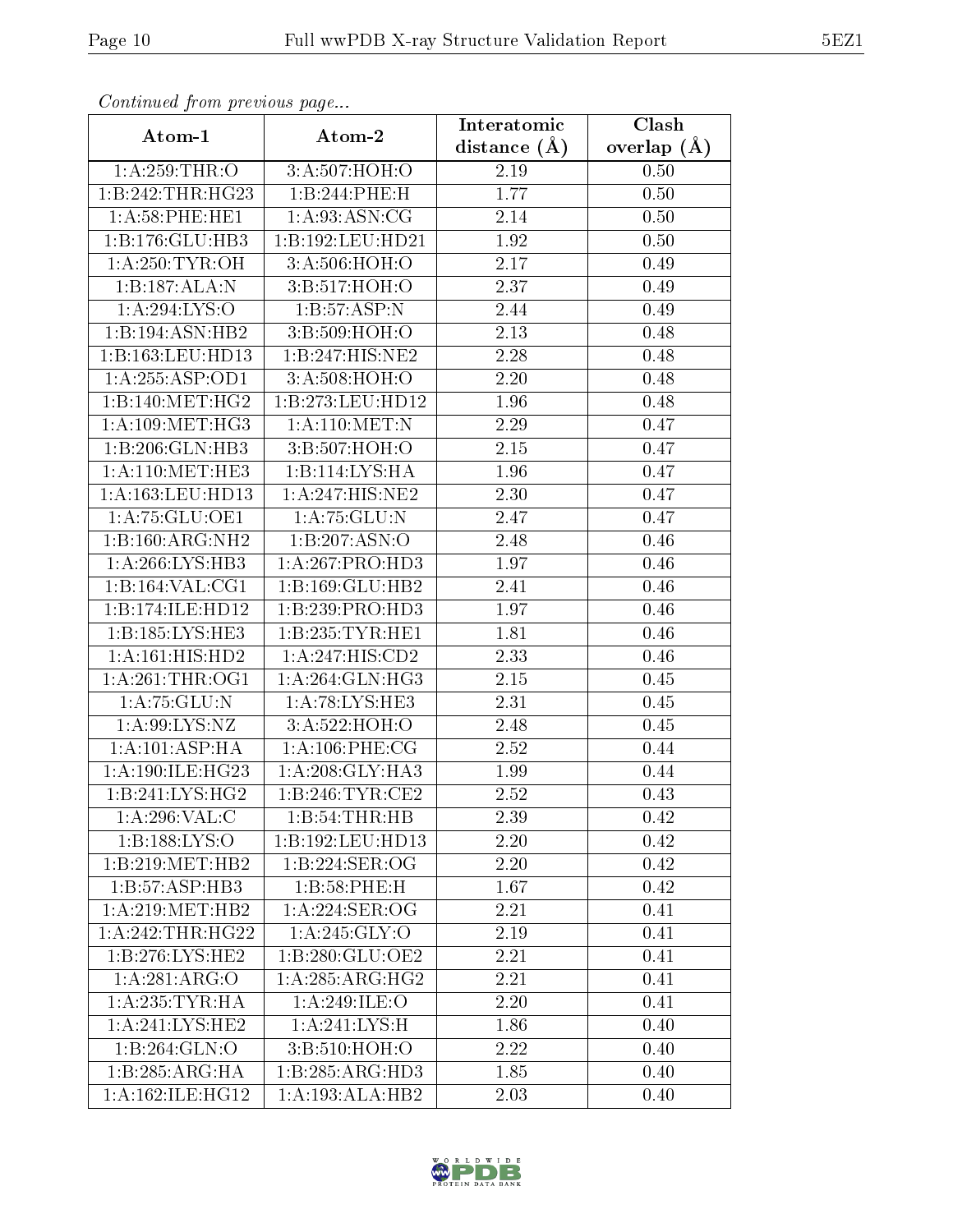All (1) symmetry-related close contacts are listed below. The label for Atom-2 includes the symmetry operator and encoded unit-cell translations to be applied.

| Atom-1 | Atom-2                                   | Interatomic<br>distance $(A)$ | Clash<br>overlap $(A)$ |
|--------|------------------------------------------|-------------------------------|------------------------|
|        | $3:A:544:HOH:O$   $3:B:560:HOH:O[4 555]$ | 2.18                          | 0.02                   |

#### 5.3 Torsion angles  $(i)$

#### 5.3.1 Protein backbone  $(i)$

In the following table, the Percentiles column shows the percent Ramachandran outliers of the chain as a percentile score with respect to all X-ray entries followed by that with respect to entries of similar resolution.

The Analysed column shows the number of residues for which the backbone conformation was analysed, and the total number of residues.

| Mol | Chain | Analysed                      | Favoured |          | Allowed   Outliers | Percentiles             |
|-----|-------|-------------------------------|----------|----------|--------------------|-------------------------|
|     |       | $227/277(82\%)$   225 (99\%)  |          | $2(1\%)$ |                    | 100 100                 |
|     |       | $228/277(82\%)$   225 (99\%)  |          | $3(1\%)$ |                    | 100<br>$\vert$ 100      |
| All | All   | $455/554$ (82\%)   450 (99\%) |          | 5(1%)    |                    | 100<br>100 <sub>h</sub> |

There are no Ramachandran outliers to report.

#### 5.3.2 Protein sidechains  $(i)$

In the following table, the Percentiles column shows the percent sidechain outliers of the chain as a percentile score with respect to all X-ray entries followed by that with respect to entries of similar resolution.

The Analysed column shows the number of residues for which the sidechain conformation was analysed, and the total number of residues.

| Mol | Chain | Analysed         | Rotameric   Outliers |          | Percentiles |
|-----|-------|------------------|----------------------|----------|-------------|
|     |       | 202/243(83%)     | 196(97%)             | 6 $(3%)$ | 61<br>41 L  |
|     |       | $203/243(84\%)$  | $198(98\%)$          | $5(2\%)$ | 67 <br>47   |
| All | All   | $405/486$ (83\%) | 394 (97%)            | 11(3%)   | 65<br>44    |

All (11) residues with a non-rotameric sidechain are listed below:

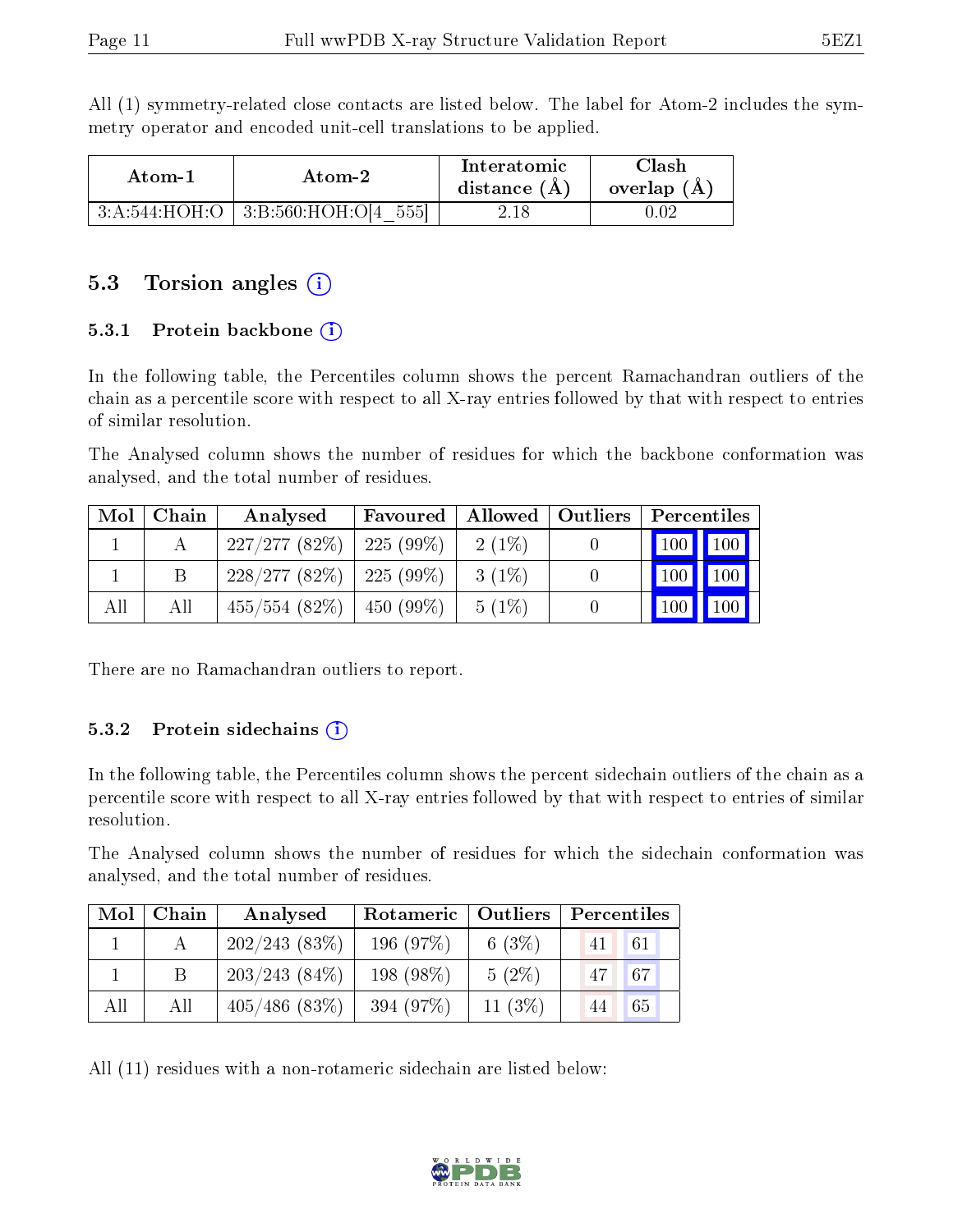| Mol | Chain | Res | <b>Type</b> |
|-----|-------|-----|-------------|
| 1   | A     | 58  | PHE         |
| 1   | A     | 59  | <b>ASP</b>  |
| 1   | A     | 109 | MET         |
| 1   | A     | 153 | VAL         |
| 1   | A     | 241 | LYS         |
| 1   | A     | 259 | THR         |
| 1   | В     | 58  | PHE         |
| 1   | В     | 59  | ASP         |
| 1   | В     | 132 | <b>LYS</b>  |
| 1   | R     | 259 | $\rm THR$   |
|     |       | 289 | LEU         |

Some sidechains can be flipped to improve hydrogen bonding and reduce clashes. All (3) such sidechains are listed below:

| Mol | Chain | Res | Type |
|-----|-------|-----|------|
|     |       | 161 | HIS  |
|     |       | 161 | - 11 |
|     |       | 94. | - 11 |

#### 5.3.3 RNA  $(i)$

There are no RNA molecules in this entry.

#### 5.4 Non-standard residues in protein, DNA, RNA chains (i)

There are no non-standard protein/DNA/RNA residues in this entry.

#### 5.5 Carbohydrates  $(i)$

There are no carbohydrates in this entry.

#### 5.6 Ligand geometry  $(i)$

2 ligands are modelled in this entry.

In the following table, the Counts columns list the number of bonds (or angles) for which Mogul statistics could be retrieved, the number of bonds (or angles) that are observed in the model and the number of bonds (or angles) that are defined in the Chemical Component Dictionary. The Link column lists molecule types, if any, to which the group is linked. The Z score for a bond length (or angle) is the number of standard deviations the observed value is removed from the

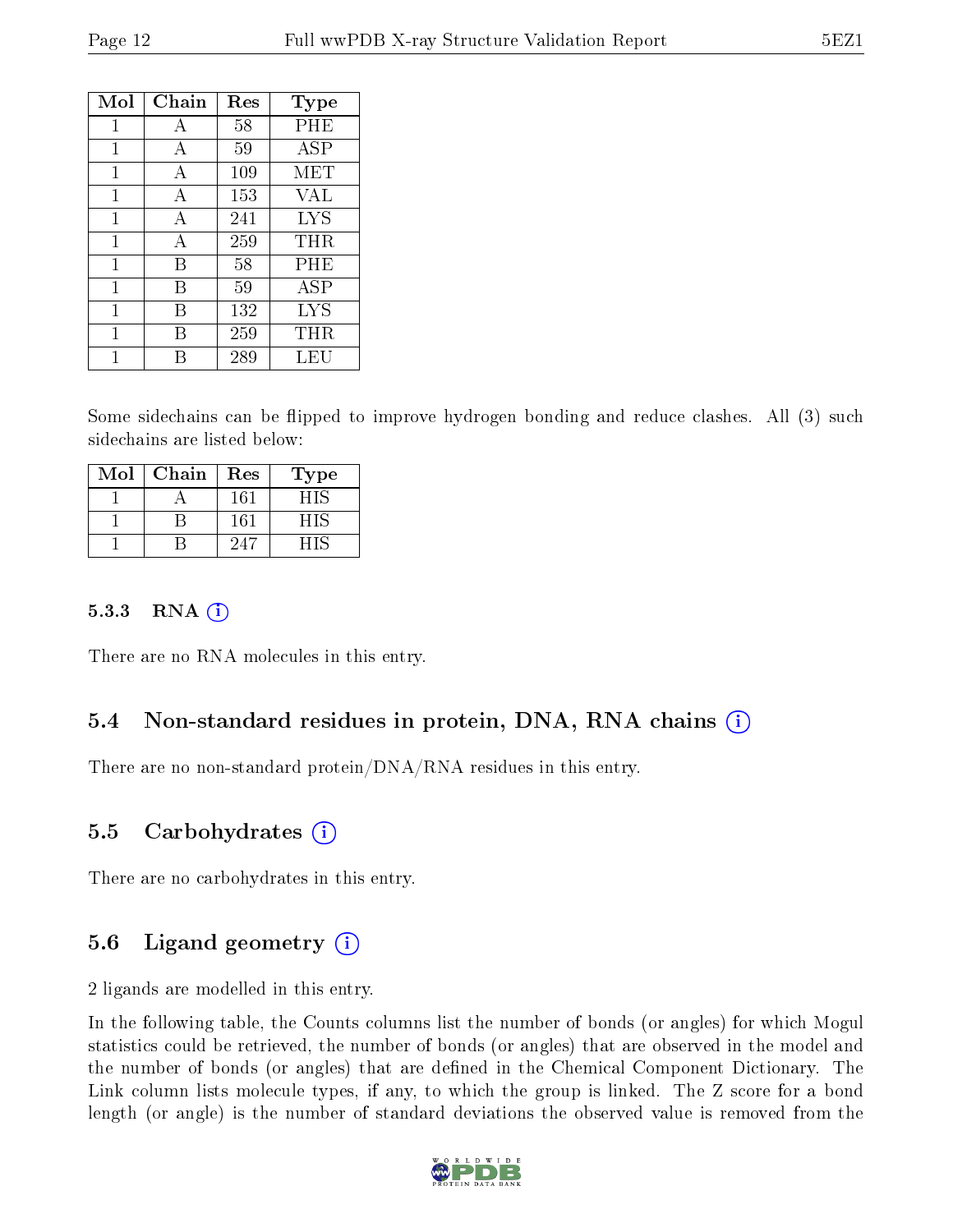| Mol | $\mid$ Chain $\mid$ Res $\mid$ |  | Bond lengths<br>$\lfloor$ Link $\rfloor$ |                          |           | Bond angles  |     |            |      |                |
|-----|--------------------------------|--|------------------------------------------|--------------------------|-----------|--------------|-----|------------|------|----------------|
|     | Type                           |  |                                          |                          | Counts    | $uts$   RMSZ | # Z | Counts     | RMSZ | # Z            |
|     | ICB                            |  | 401                                      | $\overline{\phantom{a}}$ | 9, 13, 13 | 0.81         |     | 10, 18, 18 | 1.04 | $\angle(10\%)$ |
|     | ſСB                            |  | 401                                      | $\blacksquare$           | 9, 13, 13 | 0.76         |     | 10, 18, 18 | 0.86 | $1(10\%)$      |

expected value. A bond length (or angle) with  $|Z| > 2$  is considered an outlier worth inspection. RMSZ is the root-mean-square of all Z scores of the bond lengths (or angles).

In the following table, the Chirals column lists the number of chiral outliers, the number of chiral centers analysed, the number of these observed in the model and the number defined in the Chemical Component Dictionary. Similar counts are reported in the Torsion and Rings columns. '-' means no outliers of that kind were identified.

|     |     |        | Mol   Type   Chain   Res   Link   Chirals   Torsions   Rings |  |
|-----|-----|--------|--------------------------------------------------------------|--|
| ICB | 401 | $\sim$ | $0/0/4/4$   $0/2/2/2$                                        |  |
| ICB | 401 | $\sim$ | $0/0/4/4$   $0/2/2/2$                                        |  |

There are no bond length outliers.

All (2) bond angle outliers are listed below:

| Mol | Chain | $\operatorname{Res}$ | Type       | Atoms          |         | Observed $(°)$ | Ideal $(°)$ |
|-----|-------|----------------------|------------|----------------|---------|----------------|-------------|
|     |       | 401                  | <b>ICB</b> | $C08-N09-C04$  | 2.85    | 110.39         | 104.45      |
|     |       | $40^{1}$             | ICB        | $C$ 08-N09-C04 | $+2.55$ | 109.78         | 104.45      |

There are no chirality outliers.

There are no torsion outliers.

There are no ring outliers.

No monomer is involved in short contacts.

#### 5.7 [O](https://www.wwpdb.org/validation/2017/XrayValidationReportHelp#nonstandard_residues_and_ligands)ther polymers  $(i)$

There are no such residues in this entry.

#### 5.8 Polymer linkage issues  $(i)$

There are no chain breaks in this entry.

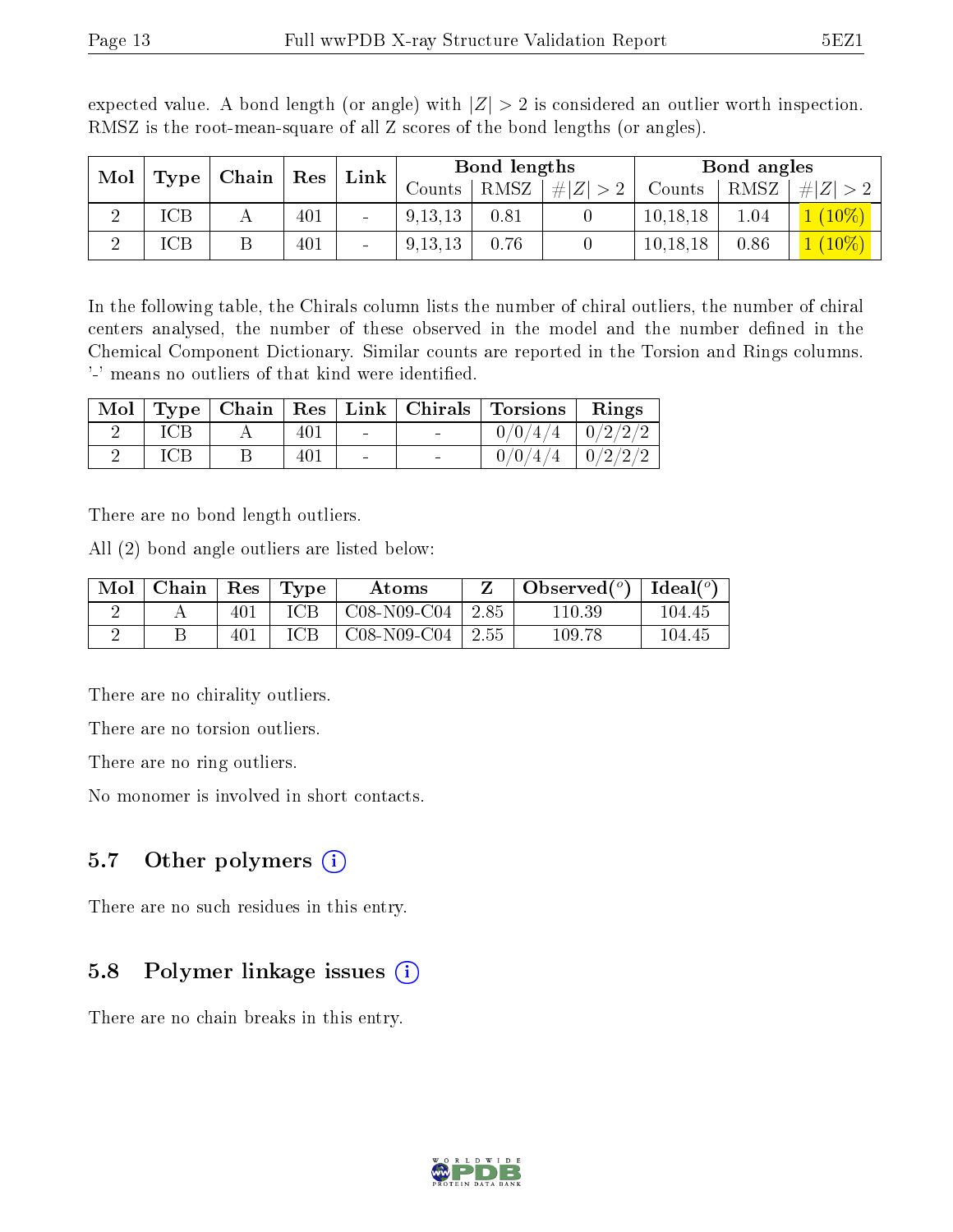### 6 Fit of model and data  $(i)$

### 6.1 Protein, DNA and RNA chains  $(i)$

In the following table, the column labelled  $#RSRZ> 2'$  contains the number (and percentage) of RSRZ outliers, followed by percent RSRZ outliers for the chain as percentile scores relative to all X-ray entries and entries of similar resolution. The OWAB column contains the minimum, median,  $95<sup>th</sup>$  percentile and maximum values of the occupancy-weighted average B-factor per residue. The column labelled ' $Q< 0.9$ ' lists the number of (and percentage) of residues with an average occupancy less than 0.9.

| Mol | Chain | Analysed     | ${ <\hspace{-1.5pt}{\mathrm{RSRZ}} \hspace{-1.5pt}>}$ | # $RSRZ>2$                      | $OWAB(A^2)$       | $\rm Q\textcolor{black}{<}0.9$ |
|-----|-------|--------------|-------------------------------------------------------|---------------------------------|-------------------|--------------------------------|
|     |       | 231/277(83%) | $-0.28$                                               | $5(2\%)$ 62<br>60               | 15, 40, 89, 141   |                                |
|     |       | 232/277(83%) | 0.49                                                  | $24(10\%)$ 6 6                  | 133, 75, 116, 145 |                                |
| All | All   | 463/554(83%) | 0.11                                                  | 29 $(6\%)$<br>$\sqrt{20}$<br>18 | 15, 59, 105, 145  |                                |

All (29) RSRZ outliers are listed below:

| Mol            | Chain                   | Res              | Type                    | $\rm RSRZ$       |
|----------------|-------------------------|------------------|-------------------------|------------------|
| $\mathbf{1}$   | B                       | 196              | ASP                     | 5.0              |
| $\overline{1}$ | B                       | 152              | PHE                     | 4.1              |
| $\overline{1}$ | $\overline{\mathbf{B}}$ | 241              | <b>LYS</b>              | 3.4              |
| $\overline{1}$ | $\boldsymbol{B}$        | 153              | <b>VAL</b>              | 3.2              |
| $\overline{1}$ | $\overline{\mathrm{B}}$ | 197              | THR                     | $\overline{3.1}$ |
| $\overline{1}$ | A                       | 76               | LYS                     | $3.0\,$          |
| $\overline{1}$ | $\boldsymbol{B}$        | 138              | LYS                     | 2.9              |
| $\overline{1}$ | $\overline{\mathbf{B}}$ | 60               | MET                     | 2.9              |
| $\overline{1}$ | $\overline{B}$          | 202              | <b>SER</b>              | 2.9              |
| $\overline{1}$ | $\overline{\mathrm{B}}$ | 172              | $\rm{ARG}$              | 2.8              |
| $\overline{1}$ | $\overline{\mathbf{B}}$ | 192              | <b>LEU</b>              | 2.8              |
| $\overline{1}$ | $\overline{\mathrm{B}}$ | 164              | $\overline{\text{VAL}}$ | $2.8\,$          |
| $\overline{1}$ | $\overline{\rm A}$      | 58               | PHE                     | 2.7              |
| $\overline{1}$ | $\overline{\mathrm{B}}$ | 227              | $\overline{\text{ALA}}$ | 2.5              |
| $\overline{1}$ | $\overline{\mathrm{B}}$ | 178              | <b>ASP</b>              | 2.5              |
| $\mathbf{1}$   | $\overline{\rm A}$      | 81               | LEU                     | 2.4              |
| $\overline{1}$ | $\overline{\rm A}$      | $\overline{78}$  | $\overline{\text{LYS}}$ | 2.4              |
| $\overline{1}$ | $\boldsymbol{B}$        | 146              | $\overline{\rm ALA}$    | 2.4              |
| $\overline{1}$ | $\overline{\mathrm{B}}$ | $\overline{252}$ | ILE                     | $\overline{2.3}$ |
| $\overline{1}$ | $\overline{\rm A}$      | 75               | $\overline{\text{GLU}}$ | $\overline{2.3}$ |
| $\overline{1}$ | $\overline{B}$          | 168              | <b>ASP</b>              | 2.3              |
| $\overline{1}$ | $\boldsymbol{B}$        | 261              | THR                     | $2.\overline{2}$ |
| $\mathbf{1}$   | $\, {\bf B}$            | 134              | <b>GLN</b>              | 2.1              |
| $\mathbf{1}$   | B                       | 203              | $\overline{\text{LYS}}$ | 2.1              |

Continued on next page...